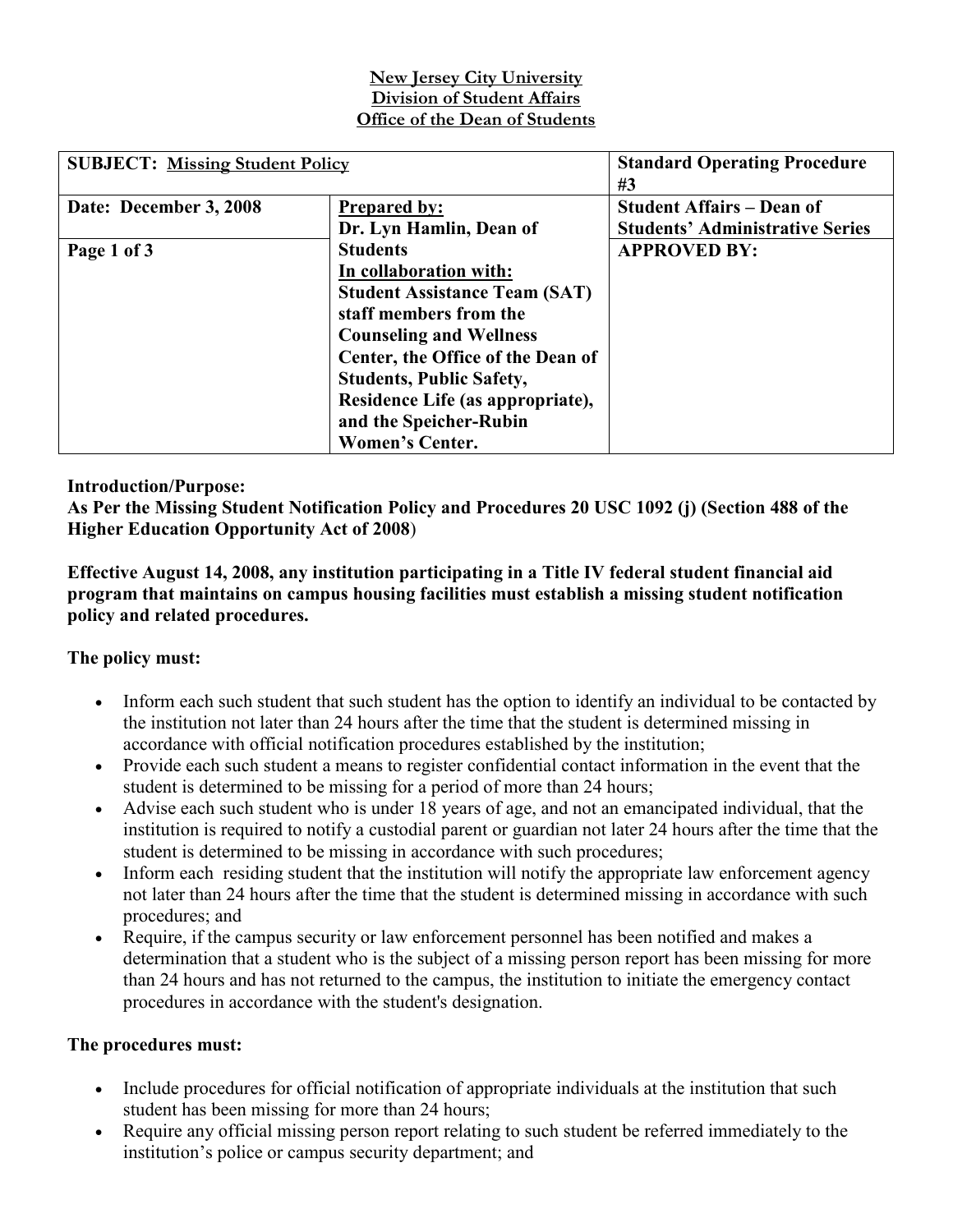- If, on investigation of the official report, such department determines that the missing student has been missing for more than 24 hours, requires—
	- (I) such department to contact the individual identified by such student

(II) if such student is under 18 years of age, and not an emancipated individual, the institution to immediately contact the custodial parent or legal guardian of such student; and

(III) if subclauses (I) or (II) do not apply to a student determined to be a missing person, inform the appropriate law enforcement agency.

## New Jersey City University Missing Student Policy – Office of the Dean of Students

It is the policy of New Jersey City University to investigate actively any report of a missing student who is enrolled at the University as either a full or part time student.

If a member of the University community has reason to believe that a student is missing, all possible efforts will be made to locate the student to determine his or her state of health and well-being through collaboration of the Public Safety Department, the Division of Student Affairs and the missing student's family and friends.

## Procedures:

- 1. Create an incident report. Obtain as many details as possible from complainant.
- 2. Promptly dispatch Public Safety officer(s) to meet with the complainant to conduct a preliminary investigation.
- 3. Provide pertinent information to appropriate area law enforcement agencies.
- 4. Obtain student id number, student photograph, transcript, class schedule, roommate's name and contact information (if appropriate) and pertinent records re: the student (i.e., judicial, academic, oncampus work schedule, car registration, etc.).
- 5. Notify family members and advise them with regard to available University support services.
- 6. Make notifications to university administration in accordance with established policies and procedures.
- 7. The Director of Public Safety (or designee) will advise CIRT as necessary.

If not located within 24 hours, appropriate family members, associates or a University official will make an official missing person report to the law enforcement agency with jurisdiction. These procedures will be governed by federal, state, and local laws. University administrators will cooperate with, aid and assist the primary investigative agency in all ways prescribed by law.

Suggested list of questions to answer as part of the investigation:

- 1. Is the student missing from the campus, his or her family residence, or another location?
- 2. Is there a witness to or physical evidence of an abduction or other foul play?
- 3. Is the student despondent or mentally or physically disabled?
- 4. Is the student experiencing academic, personal, or financial problems?
- 5. Has the student disappeared before?
- 6. Does the student have a known drug and/or alcohol problem?
- 7. Has the student received any threats or warnings?